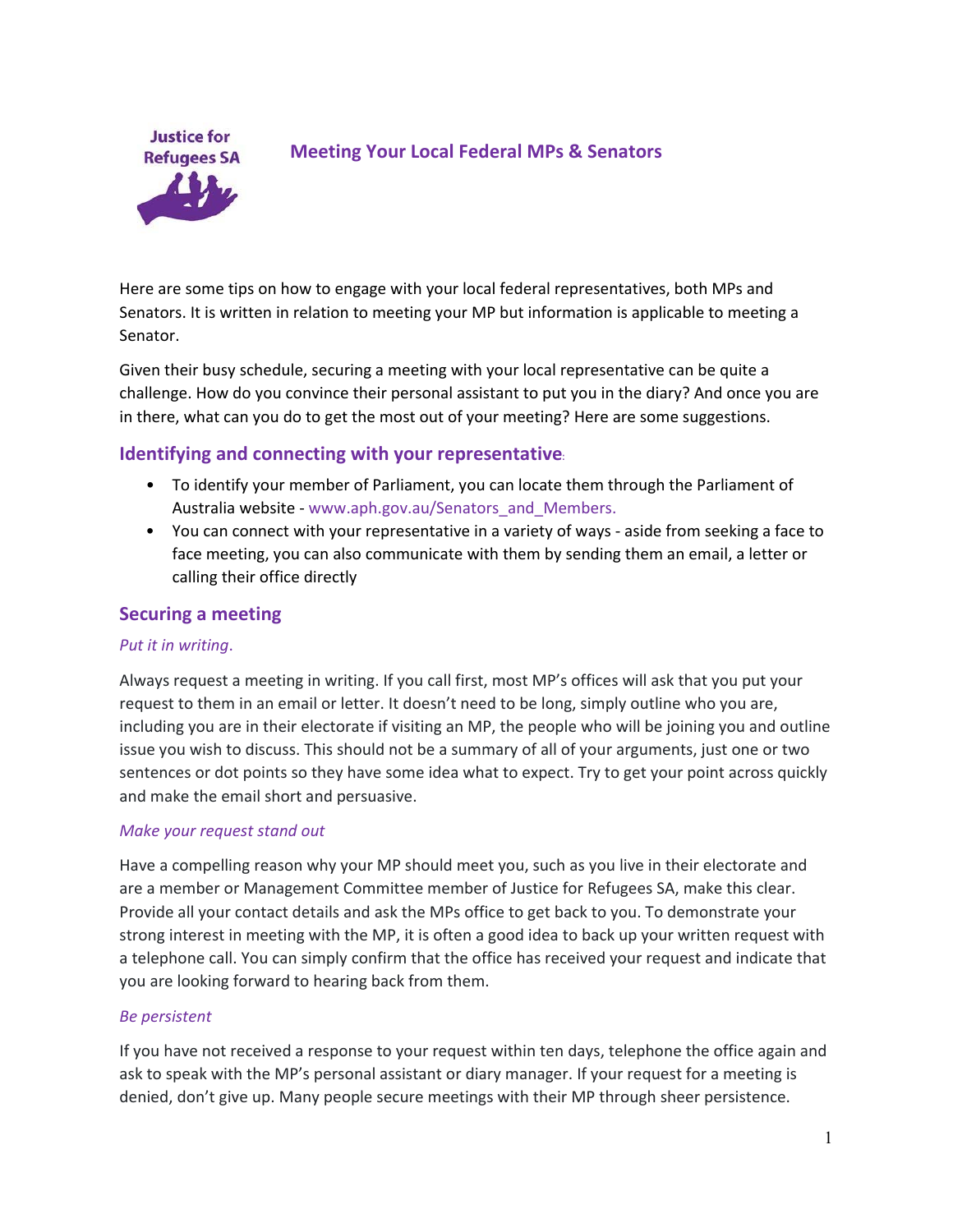### *Remember*

It is important to remain friendly, polite and respectful and you will stand a great chance of eventually securing a meeting time. Track your communications with your member so that if you have to email and call several times, you can refer to the previous dates that you have communicated with their office. Saying that you've tried to contact them three or four times may just get their attention.

# **Be Prepared**

### *Know your representative*

It's important to be well prepared in order to get the most out of your meeting.

- Start by doing some background research, making sure you know how to pronounce their name and how you should address them.
- If you don't already know, make sure you find out which party your MP belongs to, whether they hold any position in that party, how long they have been in Parliament and whether they are a member of parliamentary committees.
- Try to find out what your MP's views are on refugee and asylum seeker issues and their party's policies on it. Do an online search of Hansard, the record of everything that is said in Parliament, using your MP's name and the issue you are meeting them about. Check to see if they spoke about the issue in their first speech in Parliament.
- For more information about Hansard and first speeches, go to what happens in Parliament. Information on all Members and Senators is also available from the Australian Parliament House website.
- Many MPs have their own websites and some even have their own blog! Know your issue Research your issue.

## *Know your topic*

- *No‐one expects you to have an encyclopaedic knowledge of refugee and asylum seeker issues, just make sure you have a good understanding of it and are up‐to‐date with any media or community campaigns on the issue*.
- Be confident about what you do know and offer to get back to them on anything you don't. Saying 'I don't know' is always better than making points you can't back up. Make sure to follow up with them after the meeting on any questions you weren't sure about the answer.
- The most important reason for meeting with you MP is simply that you care about the issue. It's good to be prepared but you don't need to be an expert.
- Offshore detention costings can be complicated, as different calculations are used. Please see below for clarity.

## *What is your ask*

*Important* to work out before your meeting what action you will ask your MP to take. This will depend on which party the MP belongs to, whether they hold any other positions and what their views are on the issue.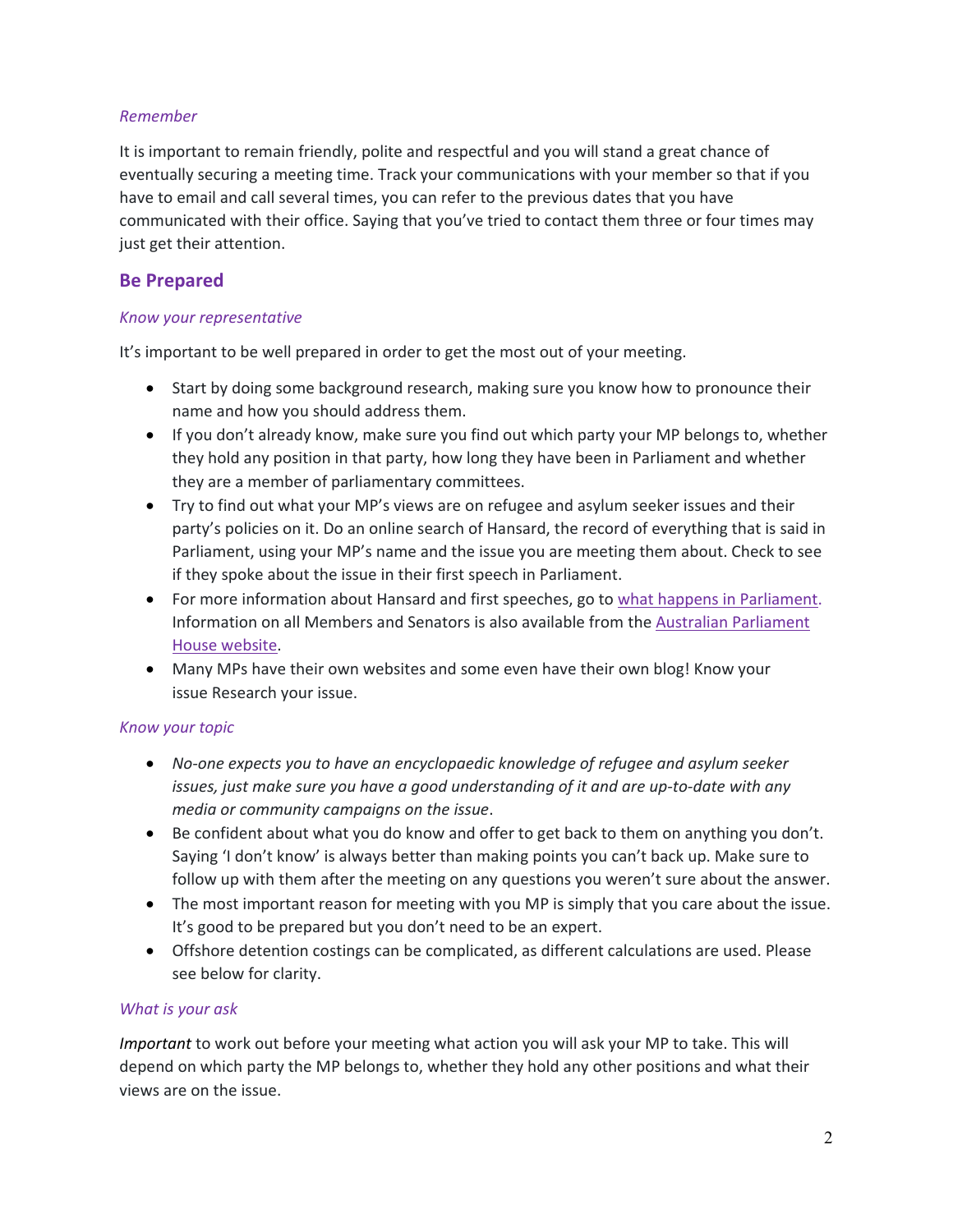## **Making the most out of the meeting**

It is likely that you will only have a short amount of time to discuss your issue, so it is important to be clear and concise in what you are asking for. (As a guide 30 minutes is a common appointment length – but this should always be clarified so that best use is made of whatever available time you have).

### *Team up*

- If you know other people who, organise a small team to attend the meeting. This will give you some moral support and back‐up.
- If possible, invite someone with personal lived experience to join you, however you must ensure they are comfortable in opening up and speaking about their experiences. This gives MPs the opportunity to hear first‐hand from individuals and humanises the facts and experience
- If you want you can organise representatives from other groups who support your position. This will help to show your MP that the issue has wider community support.
- While it's good to take a small team, don't try to bring too many people. Three/four is ideal. Remember that if you are bringing additional people, you need to let the MPs office know before the meeting.
- Plan who will say what and choose someone to lead the conversation with the MP. That person will introduce your group members, begin the discussion and conclude the meeting.
- One person should also be assigned to take notes of everything that is said during the meeting – especially any commitments that are made.

### *Be organised*

Giving your MP a brief document outlining your key points and pertinent facts and figures can be an effective way to ensure that your message receives further consideration.

• Your MP may have an adviser or two with them, so you should take additional copies of any documents you plan to refer to. It may help to write a few notes for yourself, outlining your key arguments and other facts and figures you want to use.

### *Make a good first impression*

Appearance shouldn't matter, but it does. Get off on the right foot by dressing appropriately and arriving on time. Looking smart and well‐groomed gives a better first impression. Start by introducing yourself and thanking your MP for taking the time to meet with you. Remember to speak clearly and audibly and maintain good eye contact. It's great to be passionate, but balance this with politeness.

### *Listen*

Your MP might be completely new to the issue, or they may have been working on it for years. If you are not able to access this information before your meeting, you will need to listen carefully to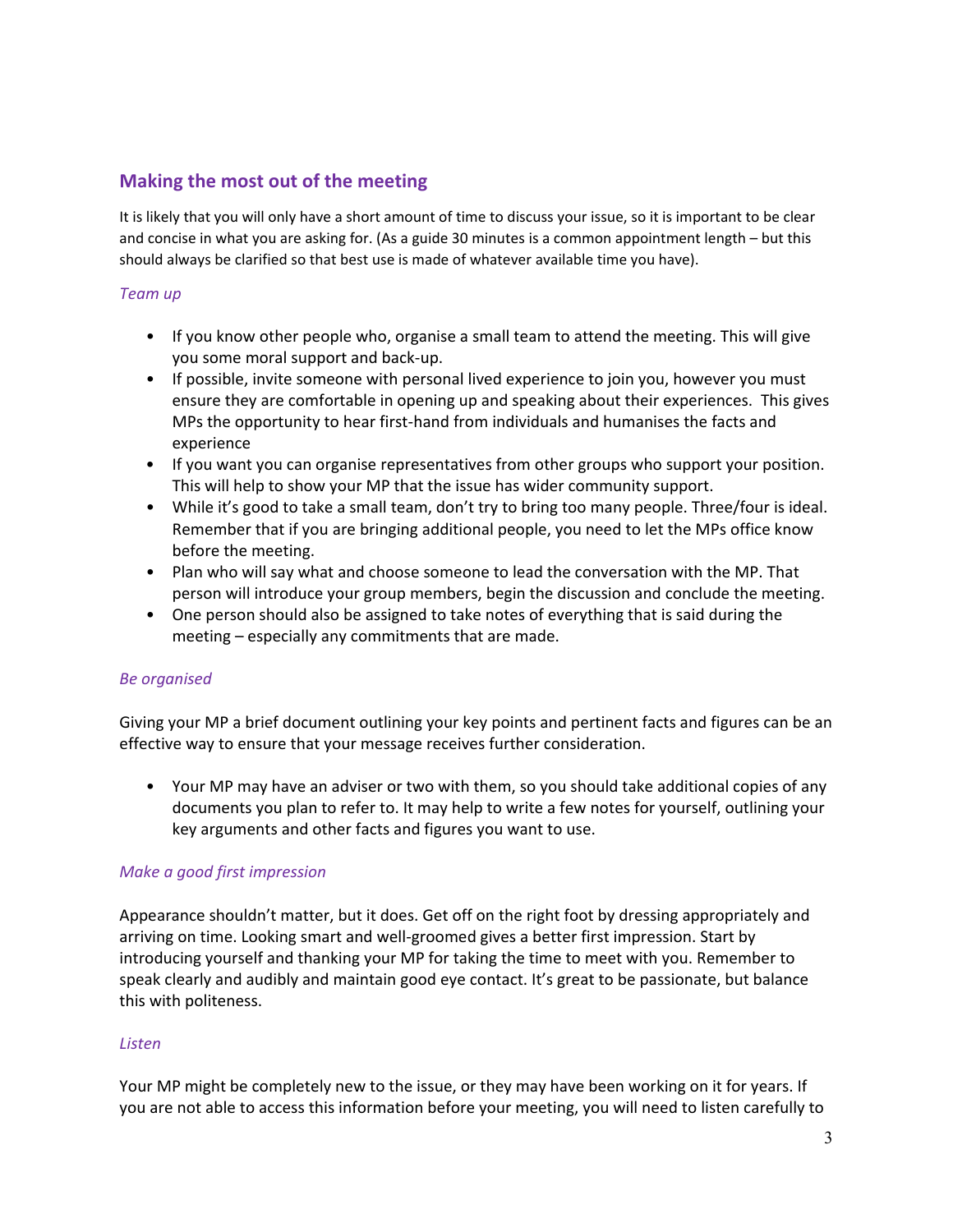how your MP responds to what you are saying. You should then tailor your message to your MP's level of knowledge.

- Clearly, if they have a good understanding of the issue, you can skip over the basic background information.
- In addition to how much they understand about the issue, you also need to know what you MP thinks about it. This will help you to respond to any misconceptions or false information they may have. You can also use knowledge of their views to help make your argument relevant to the way they understand the world.
- Listening carefully may also help you to gain valuable insights into the political process.

## *Your representative may disagree with what you're saying though even once you've stated both your positions and spoken about the issue.*

That can be frustrating but remember to be respectful!

- Try to switch tactics or explain your direct experience with the issue and why it is so important.
- However some representatives will be closed to the issue, and be going through the motions. It is unfortunate but the best option is to remain respectful and calm, and recognise that at this time it is best to listen and learn more about the representative.
- *Do not become argumentative or angry.* Once the time is appropriate wrap up the meeting and thank them for meeting with you.
- Don't feel intimidated by going to see your representatives, even if they may disagree MP/Senators who have agreed to meet with you will be friendly and polite.

### *Know exactly what you want*

- Tell the politician exactly what you want him or her to do.
- Be brief and to the point.
- Give the MP compelling reasons to take the action you are requesting.
- Demonstrate that taking such action is in their best interests. Demonstrating that there is electoral support for your cause is an important first step. The more support you can show, the more likely they'll think of the issue as a vote‐changing issue.
- Think of other benefits that you may be able to point to. Is there a chance of local media coverage, or the opportunity to speak at an upcoming rally?

### *Secure a commitment*

- Once you've spelt out what you are asking for, seek a commitment from your MP. Ask them what they are going to do as a result of your visit and when. Ask them to inform you when they have taken action.
- Your MP may try to refer your concern to another MP who has greater responsibility in the area. If this occurs, gently, but firmly, remind your MP that, as a member of their electorate, you would like their involvement.
- Even if your MP does not support your position, being asked to justify their differing view is a valuable and fundamental part of the democratic process.